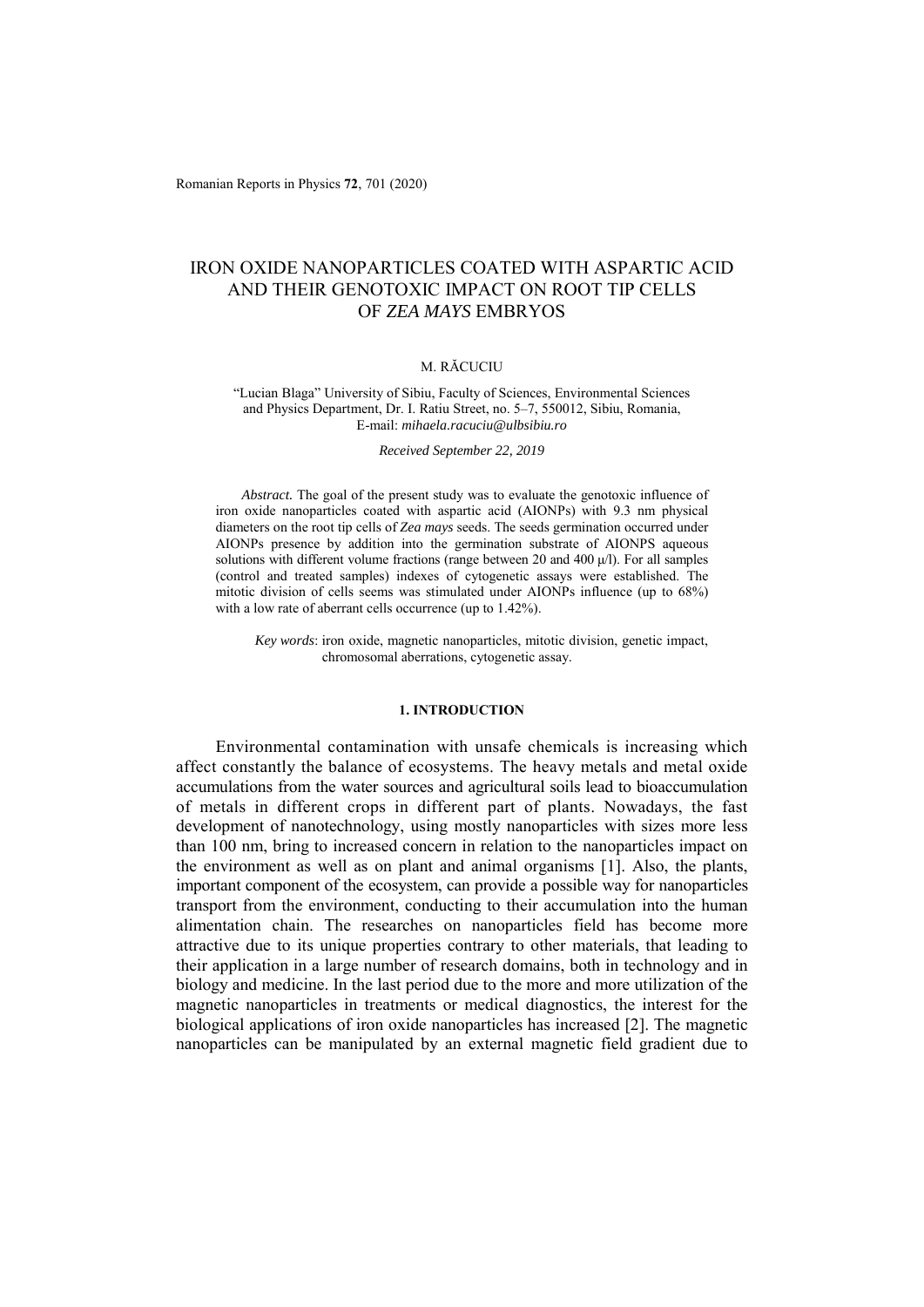their magnetic properties. Iron oxide nanoparticles with magnetic properties are used for a large range of biomedical applications like drug delivery, thermal ablation therapy, magnetic resonance imaging, hyperthermia of cancer cells, immunoassay, magnetic separation of cells, and *in vivo* cells tracking [3–6]. Iron oxide nanoparticles offer interesting possibilities for researches in the biotechnology field, due to the small sizes between few nanometers and tens of nanometers. There are an increasing number of studies focused to studying the interaction of iron oxide nanoparticles with biological systems, but the published experimental data aren't consequent; these variations could be due to the differences in nanoparticles properties (such as size, shape, surface coating, surface charges, physical properties, so on) or different experimental schedules [7]. Even if the amount of research on the toxicity of nanoparticles to animals and bacteria had increased, a limited number of studies evaluate the effects and potential toxicity of nanoparticles at plants [8–13]. Many research studies are dedicated to the influence of magnetic nanoparticles on the germination process, with both inhibitory and stimulatory effects [14–17]. Genotoxicity is one of the most disruptive effects that nanoparticles could induce on plants. Although the number of researches in plant genotoxicity field is lower, the all reported results revealed genotoxic effects of various types of nanoparticles in various plants species, with different levels of influence [18–22]. The underlying mechanisms responsible for the toxic effects of the nanoparticles are not yet understood.

The aim of this study was to evaluate the genotoxicity of the iron oxide nanoparticles coated with aspartic acid (AIONPs) to meristematic tissues level of *Zea mays* root tips by cytogenetic tests. Cytogenetic tests are suitable for identifying the disruptive effects of nanoparticles presence in different concentrations. Present experiment was carried out during March and April 2019 in the university laboratories in Sibiu, Romania.

### **2. MATERIALS AND METHODS**

#### 2.1. IRON OXIDE NANOPARTICLES

The aqueous suspensions of AIONPs were synthesized by the co-precipitation of iron ferric and ferrous chloride in alkali medium at about 80°C and than stabilized with L-aspartic acid  $(C_4H_7NO_4)$ , following the protocol described in [23]. Technological process of the AIONPs preparation in Fig. 1 is presented.

The mean diameter of the AIONPs was estimated from TEM (transmission electronic microscopy) imaging analyses of  $10<sup>4</sup>$  diluted aqueous suspensions (a TESLA device having 1.0 nm resolution was used). TEM images were analyzed using ImageJ Software for nanoparticles sizes attainment. Six different TEM images were used, analyzing 700 nanoparticles in total. The obtained data was used to plot the histogram and obtain the mean size of nanoparticles and standard deviation. According with TEM images, the AIONPs sample has mean diameter of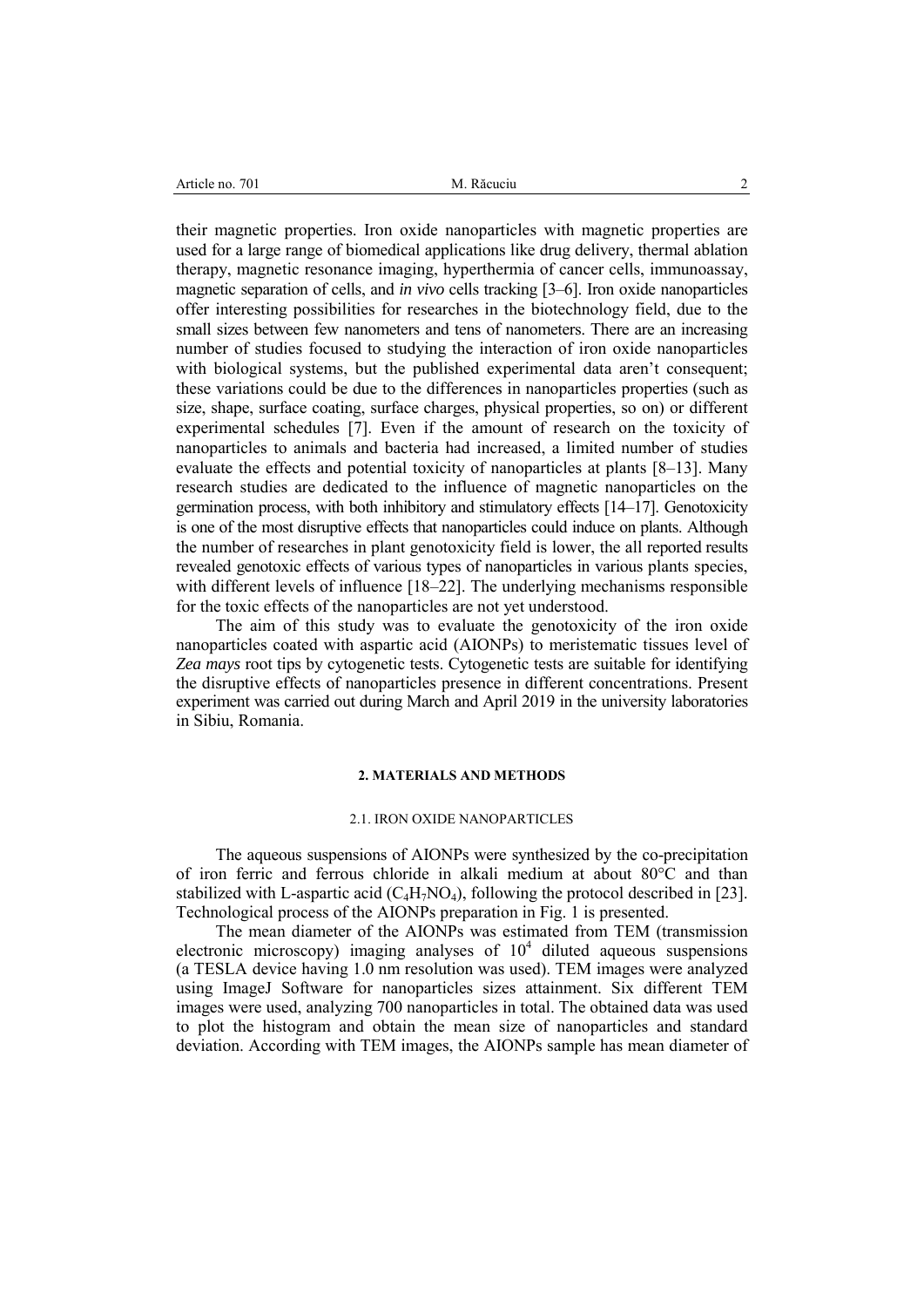about  $9.3 \pm 2.5$  nm, with spherical shape and dimensional distribution ranging between 3.2 and 16.7 nm. In Fig. 2 a TEM image and size distribution of AIONPs are presented.



Fig. 1 – Schematic presentation of AIONPs synthesis technology.



Fig. 2 – TEM image and size distribution of AIONPs (scale bar = 40 nm).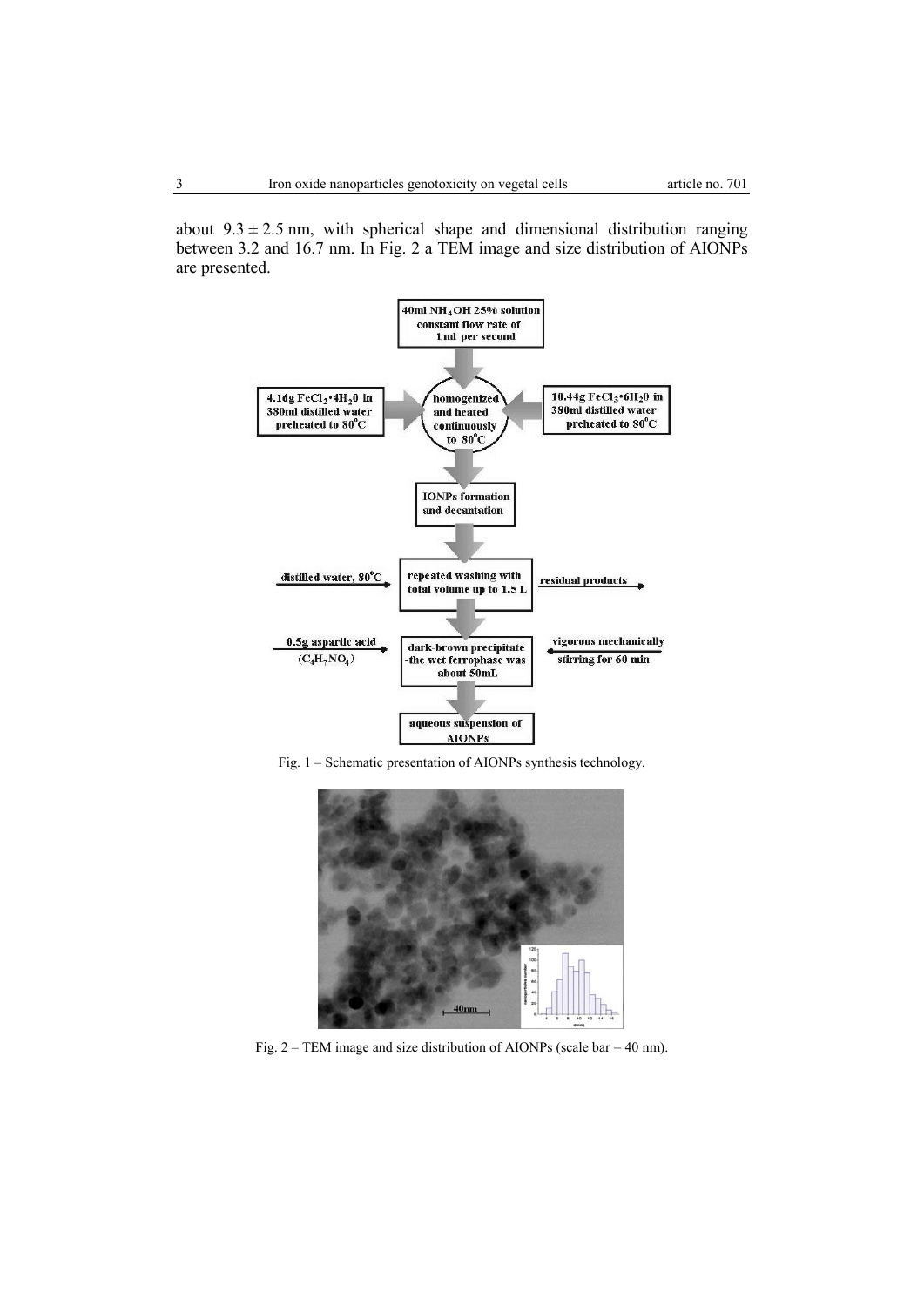| M. Răcuciu |
|------------|
|            |

AIONPs native suspension had the saturation magnetization of 50.2emu/g (the experimental data were recorded by vibrating sample magnetometry technique using a MicroMag 2900 model device at room temperature).

AIONPs sample was choose for this experimental study due to its particular biological interest; in plants the aspartate is the precursor to several amino acids, while the iron oxide nanoparticles (magnetite or maghemite) are biocompatible compounds [5].

### 2.2. VEGETAL MATERIAL

The maize seeds (*Zea mays*) were chosen as biological material related to its economic importance for agriculture and food industry. *Zea mays* plant is one of the most preferred species for genetic investigation due to the higher sensitivity to the mutagenic factors exposure [24]. Experimental lot of *Zea mays* seeds with uniform genetic features were insured from local source. Twenty seeds for each sample were let to germinate in Petri dishes on moistened filter paper with 15ml aqueous solutions of AIONPs with different volume fractions, in a controlled laboratory room at 24°C, in darkness. The AIONPs aqueous suspensions with volume fractions of  $20 - 40 - 80 - 160 - 320 - 400$ ul/l were used. The control sample was let to germinate in the same environmental conditions but substrate was only supplied with distilled water (15ml). Two-three days old germinated seeds were selected based on root length (1–2 cm) for cytogenetic analysis.

### 2.3. SLIDE PREPARATION AND CYTOGENETIC ANALYSIS

Roots from control and AIONPs treated samples of *Zea mays* germinated seeds were fixed in Carnoy solution (1 glacial acetic acid / 3 absolute ethanol); v/v for 24 hours and stored in 70% ethanol at 4°C in refrigerator. Squash method combined with Feulgen technique was used for root samples preparations [25]. The root tips hydrolyze was made in 1N HCl and 50% HCl. Then these were transferred in Carr dye (modified carbol fuchsin) for at least 24 hours at 4°C to obtain selective coloration of chromosomes (purple). All used reagents were reactive grade (J.T. Baker, Holland; Sigma-Aldrich, UK and Merck, Germany). For a microscopic slide obtain, the terminal root tip (1 mm) was cut off and crushed onto slide in a drop of 45% acetic acid. Five temporary slides were prepared for each experimental sample to asses the percentage of mitotic index (M.I.) and chromosomal aberrations index (A.I.). M.I. is able to give the percentage of dividing cells in every sample while A.I. represents the percentage of aberrant cell divisions. Each slide was examined for counting the cells in different division phases (either normal or abnormal ones). At least 2,000 cells of each root meristeme tissue and over twenty microscopically fields per slide was analyzed, by the same operator using an optical trinocular microscope (Euromex IS 1153-EPL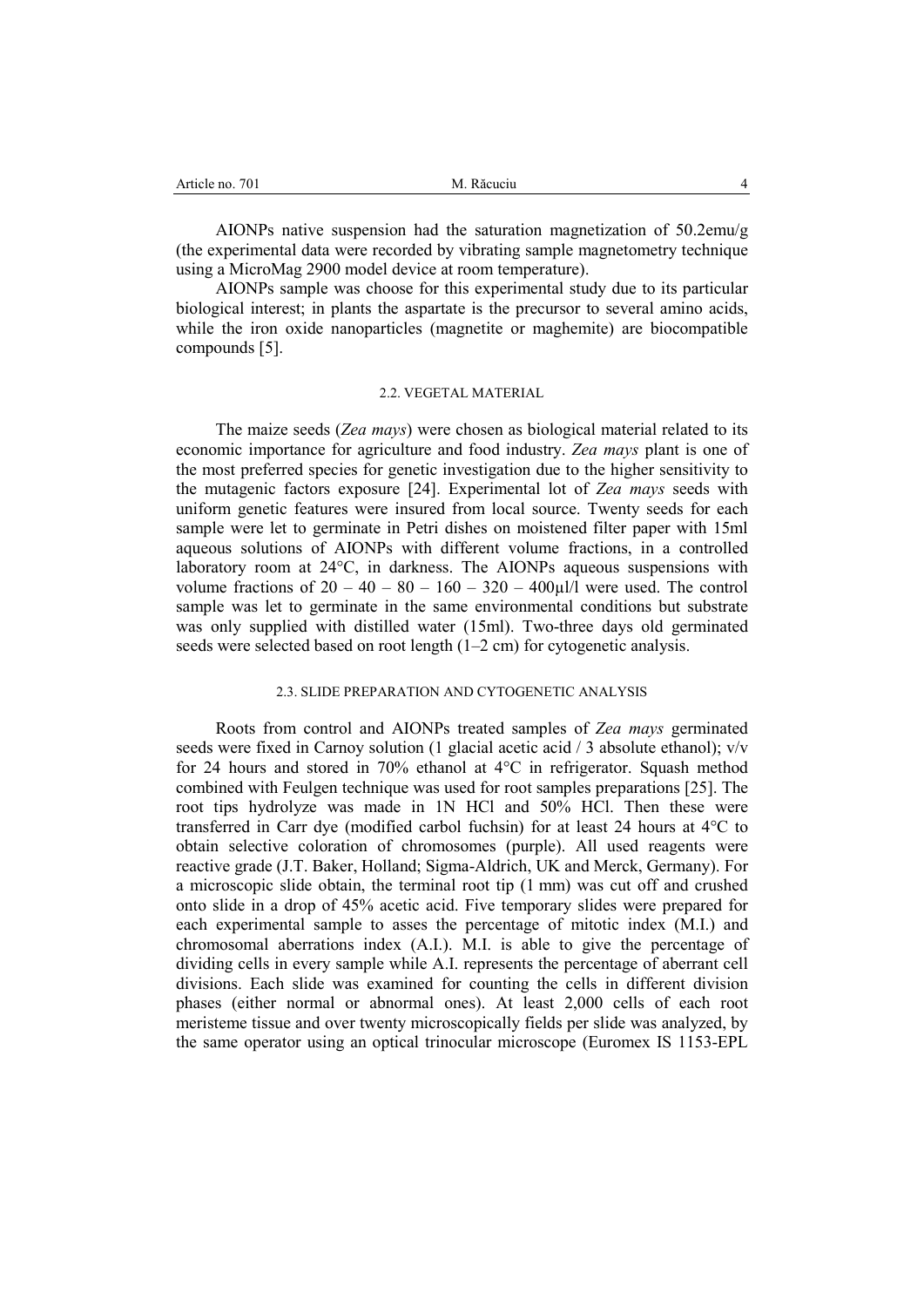model, Holland). A digital photo camera (FUJI–FinePix S5100 model) was used for take of the abnormal cells microphotographs. The quantitative parameters, M.I. and A.I. were calculated as: M.I. (%) = (TD × 100)/TC; A.I. (%) = (TA × 100)/TC  $(TC = total number of analyzed cells; TA = total number of abnormal cells, TD =$ total number of divided cells).

## 2.4. STATISTICAL ANALYSIS

Experimental data were worked using Microsoft Excel soft package and Statistica v.7.0, to evaluate reliability of AIONPs induced changes. Results from microscopic analyses of five slides for each experimental case (control and IONPs treated samples), are shown as mean value  $\pm$  standard deviation. Descriptive statistic parameters were estimated for both M.I. and A.I. for each experimental sample. The statistical significance between control and AIONPs treated samples were analyzed using one-way analysis of variance (ANOVA), the significance being defined by a probability level of  $p < 0.05$ . Graphic dependences were displayed in ORIGIN 6.0.

### **3. RESULTS AND DISCUSSIONS**

Genotoxicity could be defined like some disorders or damages of the somatic cells or DNA or alterations of the mitotic division phases. The risk of the iron oxide nanoparticles influence on disorder of the genetic material was estimated by means of chromosomal aberration index in the meristematic cells of *Zea mays* embryos.



Fig. 3 – Mitotic index (M.I.) and aberrations index (A.I.) for all experimental samples in relation with AIONPs volume fraction added in germination substrate (μl/l).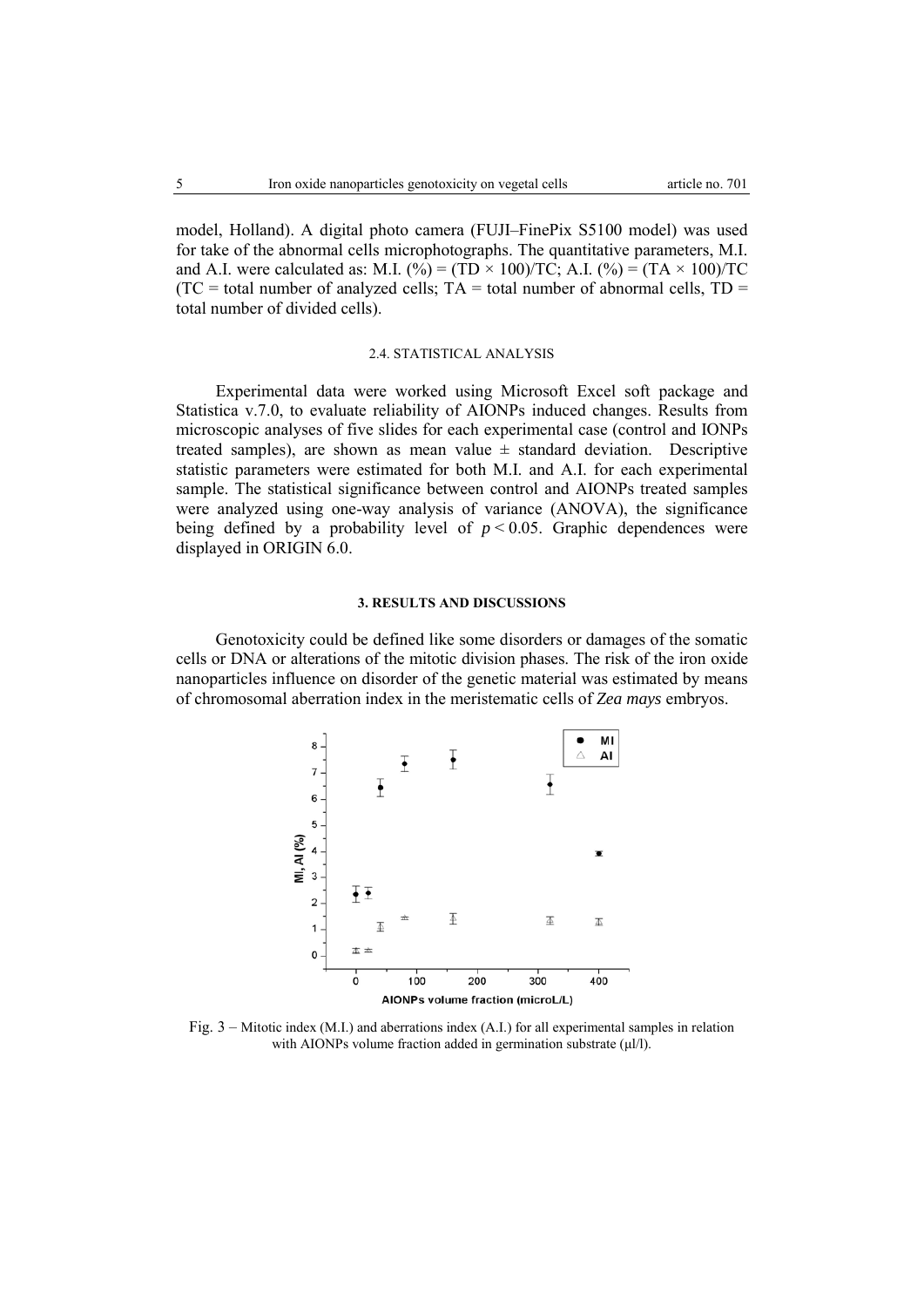| $70_{1}$<br>11 O<br>Article<br> | $  -$<br>M<br>я<br>uciu |  |
|---------------------------------|-------------------------|--|
|                                 |                         |  |

In this study, the results indicated that AIONPs presence during the germination process of seeds was able to modify the mitotic division in root tip cells. AIONPs with 9.3 nm size were able to stimulate the mitotic division activity, mitotic index being increased up to 68% than control one. AIONPs presence caused an increase (up to 86%) in the frequency of abnormal cells, also. In Fig. 3 is presented the variations of the mitotic index and the aberrations percentage index with AIONPs volume fraction added in the seeds germination substrate. Each value (mean with error bar) of indexes represents the mean for five replicates (slides) in each experimental sample with standard deviation. All cytogenetic analysis results (M.I. and A.I. values) have been statistically significant in comparison with control, for all exposed samples ( $p < 0.05$ ).



Fig. 4 – Some example of abnormal cells found in root tips cells of AIONPS treated seeds of *Zea mays*.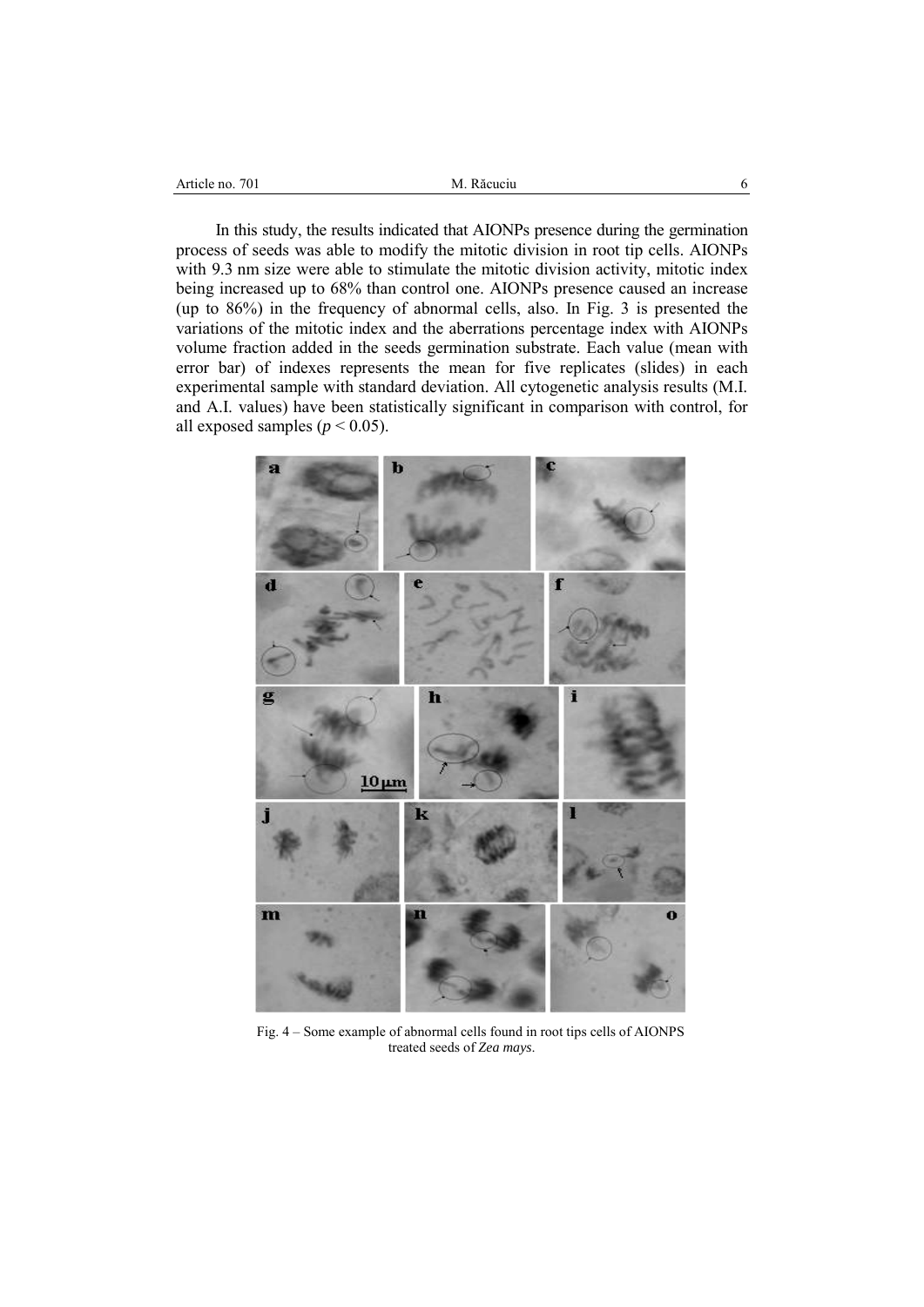The more observables chromosomial aberrations detected in root tip tissues of AIONPs treated samples were interchromatin bridges, vagrants, laggard chromosomes, delayed anaphases, ring chromosomes, anaphases with star effect, fragments of chromosomes and micronuclei. Micro-photographs of some abnormal cells observed during the microscopic analyses are presented in Fig. 4.

In Table 1 are presented the abnormal cells types observed in the roots meristeme treated with AIONPs. The abbreviations used in Table 1 are: S – experimental sample;  $VF - the AIONPs$  volume fraction;  $TC = total$  number of analyzed cells for each sample;  $TA = total$  number of abnormal cells;  $TD = total$  number of divided cells; Mn – micronuclei;  $Vg - vagrant$  chromosomes, Lg – lagging chromosomes, DA – delayed anaphase, Cm – C mitosis, Bg – chromatin bridges, Bk – break of chromosomes, fragments, Rc – ring chromosomes, Oth – others aberration types.

| VF          | TС    | TD   | <b>TA</b> | Chromosomal abnormal cells |    |    |    |                        |    |          |          |                |
|-------------|-------|------|-----------|----------------------------|----|----|----|------------------------|----|----------|----------|----------------|
| $(\mu l/l)$ |       |      |           | Mn                         | Vg | Lg | DA | $\mathbf{C}\mathbf{m}$ | Bg | Вc       | Rc       | Oth            |
| $\theta$    | 10115 | 238  | 20        | っ                          | 6  | ↑  | 0  |                        | 5  | $\theta$ |          | 4              |
| 20          | 10900 | 258  | 22        | $\overline{4}$             | ↑  | 6  | 3  |                        | 3  | 2        | $\Omega$ | $\overline{c}$ |
| 40          | 25576 | 1645 | 281       |                            | 50 | 61 | 24 |                        | 43 | 31       | 16       | 55             |
| 80          | 15956 | 1172 | 227       |                            | 54 | 47 | 12 |                        | 24 | 24       | 12       | 53             |
| 160         | 16380 | 1225 | 235       | C                          | 43 | 49 | 8  |                        | 29 | 30       | 12       | 62             |
| 320         | 14525 | 956  | 189       | 4                          | 53 | 34 | 5  |                        | 30 | 17       | Q        | 37             |
| 400         | 12385 | 488  | 152       | 0                          | 23 | 59 | ⇁  | 10                     | 17 | 6        |          | 30             |

*Table 1* 

Cytogenetic analyses results with abnormal cells types

Micro-photographs of some abnormal cells observed during the microscopic analyses are presented in Fig. 4 as follows: (a) – micronuclei in interphase;  $(b)$  – anaphase with ring chromosome and vagrant chromosome;  $(c-d)$  – laggard chromosomes in metaphase; (e) – C mitosis; (f) – anaphase with interchromatin bridges and vagrant chromosomes;  $(g)$  – anaphase with ring chromosomes and fragments;  $(h)$  – anaphase with vagrant and fragments; (i) – delayed anaphase; (j) – anaphase with star effect;  $(k)$  – anaphase with multiple interchromatin bridges;  $(l)$  – apolar anaphase with vagrants and fragments;  $(m)$  – asymmetric anaphase;  $(n)$  – broken interchromatin bridges in anaphases; (o) – anaphase with vagrant and ring chromosome; the arrows indicate particularly, the specific chromosomal aberrations.

For all values of volume fraction of the AIONPs added in the germination substrate were obtained enhanced values (statistically significant) than control ones, of the both cytogenetically indexes of interest in this experimental study. It was observed that the AIONPs suspensions at low volume fractions  $(40 - 80 - 160 - 320 \mu l/l)$ tend to have beneficial impact on vegetal embryos and improve the mitotic division process with a low percentage of abnormal cells induced. By correlation analysis, Kendall's tau correlation coefficient of  $0.809$  ( $p < 0.05$ ) and respectively, Pearson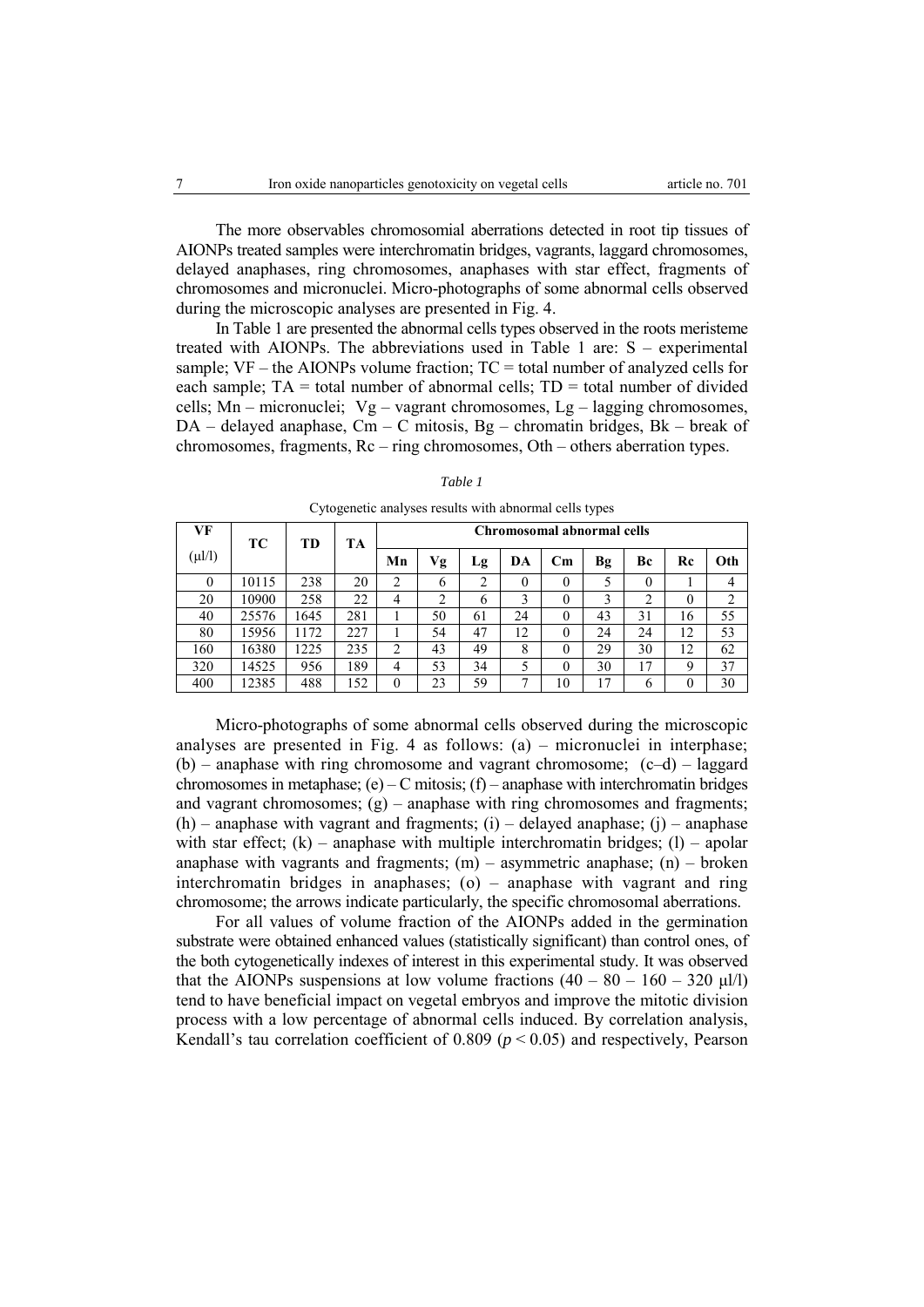coefficient of  $0.877$  ( $p < 0.01$ ) were obtained between the results data of the cytogenetic indexes (M.I. and A.I.), revealing a positive correlation between of the values of indexes. For the largest volume fractions used in this experiment, there was a tendency to decrease the mitotic index than the values obtained for lower volume fractions, but these values are higher than those obtained for the control sample. In case of the smallest value of the AIONPs volume fraction the variations of MI and AI were low. It seems that value of 20 μl/l is a very small value for volume fraction of the AIONPs added in germination substrate of the *Zea mays*  seeds and its influences are not very important as against those were obtained for the others volume fraction values used in this experiment. A significant increase of the abnormal cells percentage (A.I.) was recorded for AIONPs treated samples in comparison with control group (up to 86%). The laggard chromosomes in metaphase or anaphase are one of the major abnormal cell type noticed in the present experimental study. Also, vagrant chromosomes are another frequently aberration observed. These types of abnormal cells are physiological aberrations. It seems that AIONPs presence in substrate of seeds germination could influence the division of centromere.

Similar results have also been obtained for citric acid stabilized iron oxide nanoparticles, synthesized in our laboratories. The mitotic division was stimulated, with significant increases in the mitotic index especially for low volume fractions of solutions of iron oxide nanoparticles coated with citric acid [25]. Also, the percentage of chromosomal aberrations induced by the presence of  $Fe<sub>3</sub>O<sub>4</sub>$  nanoparticles in the germination substrate of *Zea mays* seeds was small (up to 0.53%) [26]. But there have also been reported opposite results for other types of magnetic nanoparticles. In case of treatment with relatively low volume fractions of the  $\text{ZnFe}_2\text{O}_4$  and  $CoFe<sub>2</sub>O<sub>4</sub>$  nanoparticles, applied to sunflower seeds, considerable diminished mitosis rate was evidenced while the percentage of abnormal cells was remarkably enhanced [21]. In other research study it was used cobalt oxide nanoparticles for treatment of the *Sesbania cannabina* seeds and it was obtained a slight decrease in the mitotic index and 10% increase in the aberrations index [27]. Considering the results of other scientific studies, it seems that the influence of water-based magnetic nanoparticles on the plant embryos tends to depend on the type of nanoparticles used, the type of coating agent used in the nanoparticle synthesis and the treated plant species.

Iron is required to maintain viability and to assist the growth of almost all kinds of cells, its presence being mandatory for cellular proliferation [28]; depletion of iron generally stops the cell cycle. In majority of the research study it is postulated that iron oxide nanoparticles are able to cross the plasma membrane by endocytotic [29] or non-endocytotic [30] pathways, reaching a direct access to the cytoplasm and other cellular compartments. Due to the fact that iron deficiency is a major health problem, more and more is suggested that the iron oxide nanoparticles to be used like iron supplementation due to their high bioavailability, good stability, low side effects and lack of taste and color variations of the foods [31].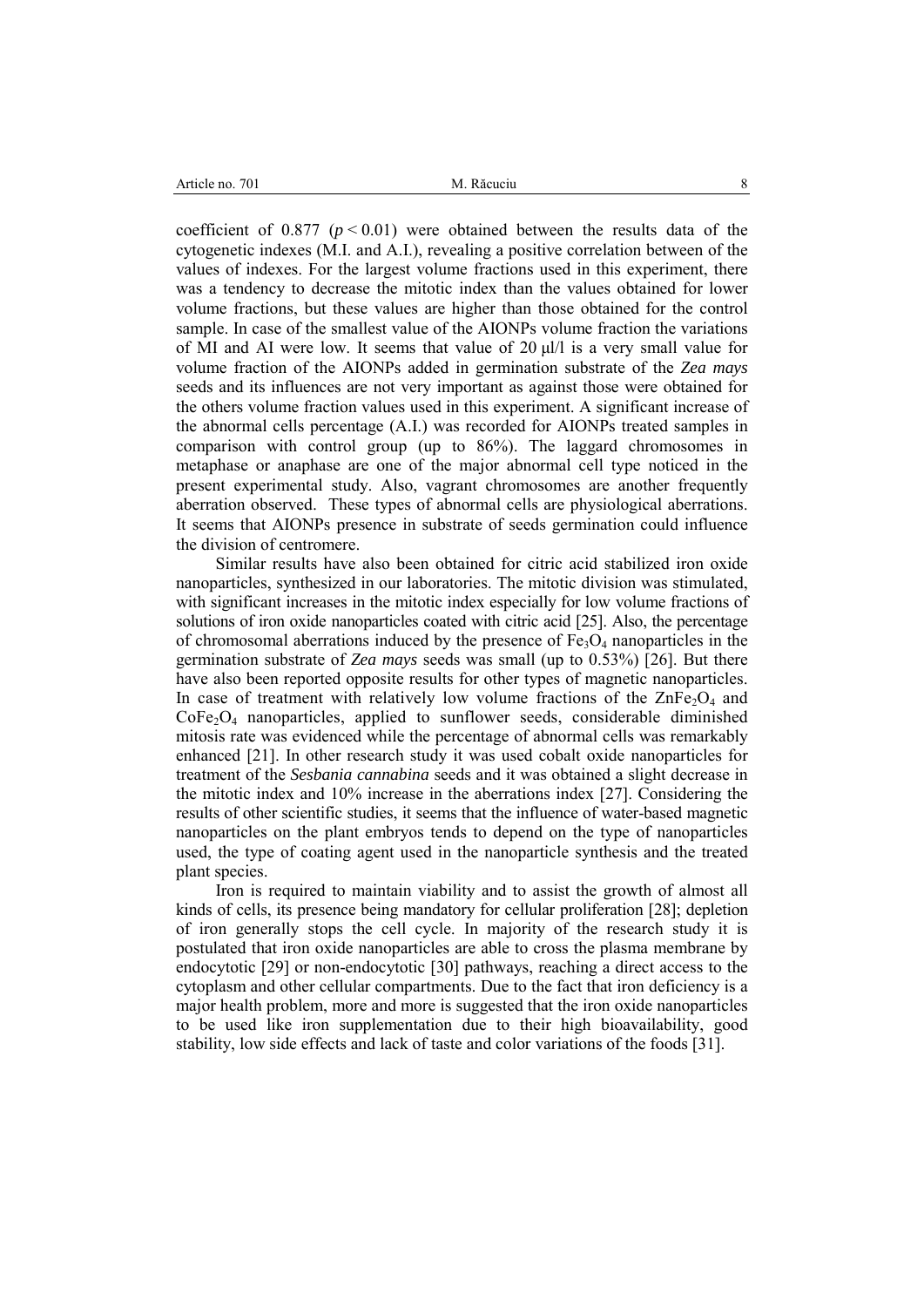Even though iron is an essential nutrient, it can cause cells alteration when present in excess [32]. Thus, experimental studies are required to establish the level of iron oxide nanoparticles necessary to obtain optimal influences by increasing of the cell proliferation level with a low percentage of abnormal cells.

### **4. CONCLUSIONS**

The magnetic nanoparticles genotoxic effects evaluation is one of the modern research topics and of high interest which could contribute to the knowledge and understanding of the influences of nanoparticles released into the environment. The present study provide supplementary and useful research results about the genotoxic effect of iron oxide nanoparticles by evaluating mitotic index and chromosomal abnormalities in the meristematic root cells of *Zea mays*, being of interest for environmental issues associated with estimation of magnetic contamination risk. Presence in the *Zea mays* seeds germination substrate of the iron oxide nanoparticles coated with aspartic acid with 9.3 nm sizes can induce a low percentage of chromosomal aberrant cells in root tips (up to 1.42%) and increase of the mitotic index (up to 68% than control one). These results might be helpful in expanding the research on mechanisms by which plant tissue respond to iron oxide nanoparticles presence and to optimize the presence of nanoparticles in the germination substrate of the seeds to achieve positive influence results on the proliferation of cells.

*Acknowledgements.* Project financed by Lucian Blaga University of Sibiu & Hasso Plattner Foundation research grants LBUS-IRG-2019-05.

#### REFERENCES

- 1. R. Brayner, Nanotoday **3**(1–2), 48–55 (2008).
- 2. O. L. Gobbo, K. Sjaastad, M. W. Radomski, Y. Volkov, A. Prina-Mello, Theranostics **5(11)**, 1249–1263 (2015).
- 3. S. Naqvi, M. Samim, M. Abdin, F. J. Ahmed, A. Maitra, C. Prashant, A. K. Dinda, Int. J. Nanomedicine **5**, 983–989 (2010).
- 4. H. K. Patra, N. U. Khaliq, T. Romu, E. Wiechec, M. Borga, A. P. F. Turner, A. Tiwari, Advanced Healthcare Materials **3**(4), 526–535 (2014).
- 5. A. K. Gupta, M. Gupta, Biomaterials **26**(18), 3995–4021 (2005).
- 6. J. P. Fortin, C. Wilhelm, J. Servais, M. Christine, J. C. Bacri, F. Gazeau, J. Am. Chem. Soc. **129**, 2628–2635 (2007).
- 7. A. Kumar, A. K. Pandey, S. S. Singh, R. Shanker, A. Dhawan, Chemosphere **83**(8), 1124–1132 (2011).
- 8. L. Zheng, F. Hong, S. Lu, C. Liu, Biol. Trace Elem. Res. **106**, 279–297 (2005).
- 9. M. Kumari, A. Mukherjee, N. Chandrasekaran, Sci. Tot. Environ. **407**, 5243–5246 (2009).
- 10. Y. Ma, L. Kuang, X. He, W. Bai, Y. Ding, Z. Zhang, Y. Zhao, Z. Chai, Chemosphere **78**, 273–279 (2010).